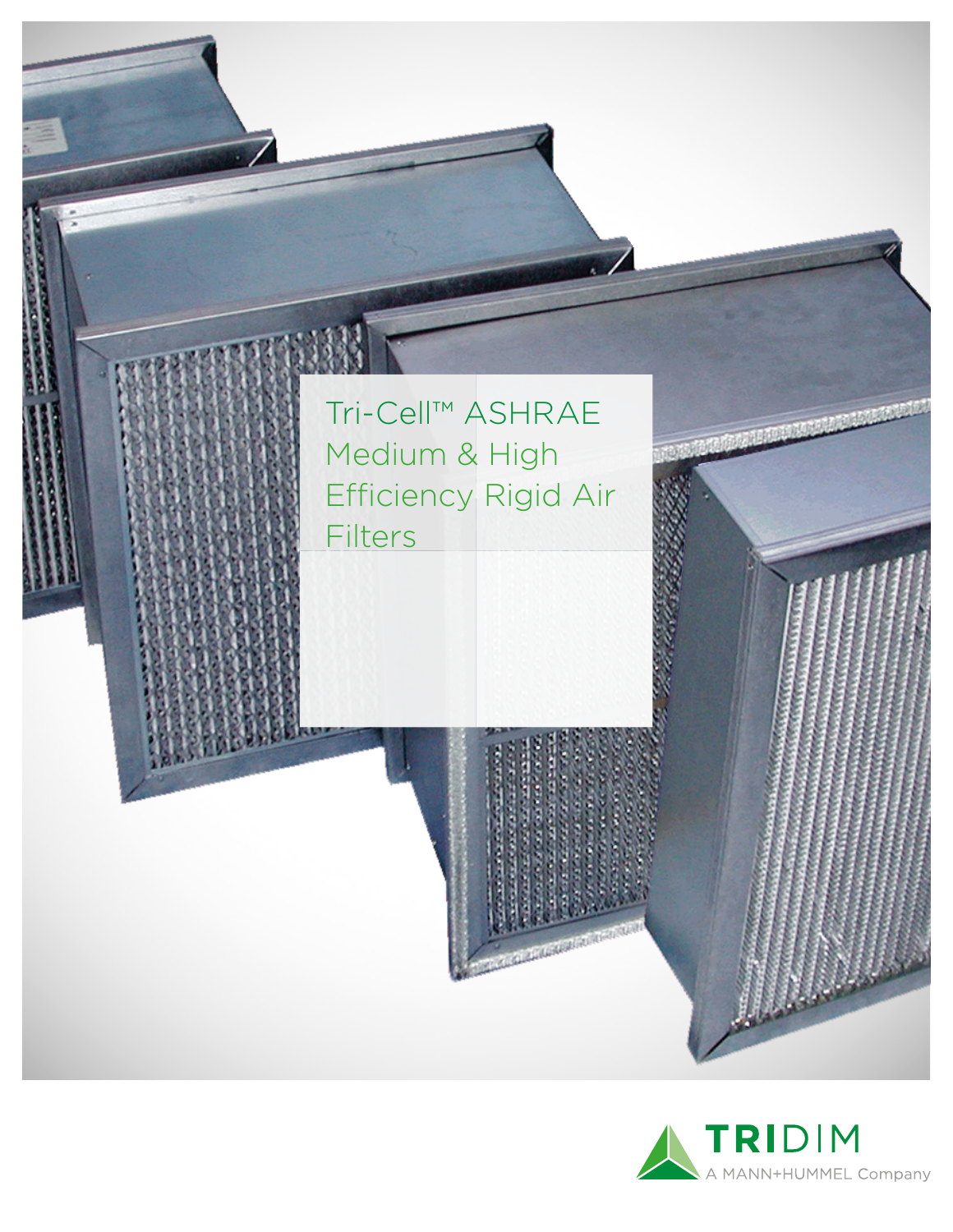# Tri-Cell™ ASHRAE Trusted high efficiency









The Tri-Cell media pack **The Tri-Cell media pack and faceguard** Double-header frame Adhesive seal Adhesive seal Cross brace and faceguard

### **ASHRAE-RATED RIGID AIR FILTERS**

Tri-Cell ASHRAE Filters are available in a variety of styles to meet your needs - from high temperature applications (up to 900°F), to the harsh environment of machine intake applications, to the sensitive environment in healthcare facilities. Tri-Dim has a Tri-Cell filter for your demanding applications.

#### **MEDIA PACK**

Utilizes glass microfibers that are configured to maximize service life. The Tri-Cell media is water resistant and can endure intermittent exposure to water with only a temporary rise in resistance.

The Tri-Cell media pack also features aluminum separators that have been rolled and tapered and placed between each pleat to enhance stability and to insure maximum airflow at a minimal resistance.

### **FRAME**

Standard frame is constructed of 24 gauge galvanized steel. Frame styles available are single header, double header. All frames are available in either nominal 12" and 6" depths.

#### **CONSTRUCTION**

Tri-Dim uses an adhesive seal around the perimeter of the media pack to create a positive seal, between the media pack and the frame, that eliminates the bypass of dirty air. Some competitive filters use a piece of fiberglass as the sealing mechanism. This fiberglass media can shed filter fibers and does not assure a positive seal. All metal-framed Tri-Cell ASHRAE filters have a metal crossbrace on the downstream side of the media pack and the joints in the frame are pop-riveted together.

Faceguards are available for more rigorous applications for added rigidity and increased protection of the media pack. The optional faceguards can be added to either the downstream, upstream or on both faces of the media pack.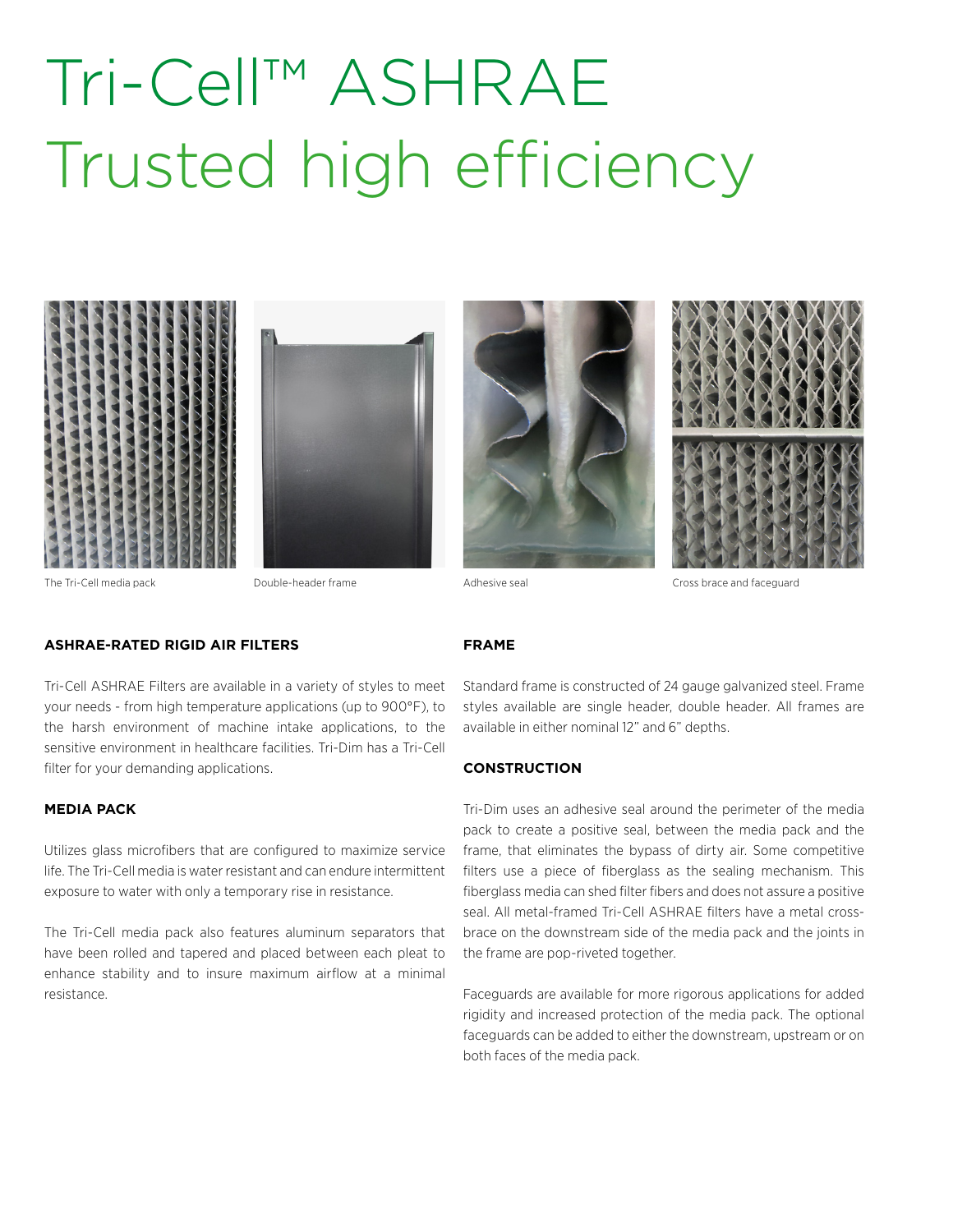# Real-world efficiency Performance where it counts

#### **REAL-WORLD EFFICIENCY**

Particle removal (0.4 µm) over service life





Tri-Cell MIF



#### **EFFICIENCY**

Uses a glass microfiber media that allows for high 'real-world' efficiency. Most synthetic high efficiency filters use an electrostatic enhanced media to increase the efficiency. Many tests and studies have documented that filters with an electrostatic enhancement suffer from efficiency degradation, that is the removal efficiency starts high but as the electrostatic enhancement in the media dissipates the removal efficiency drops dramatically (see chart to left). This can be a very serious issue in sensitive applications.

No matter what the application this should be a concern that the filters purchased are not delivering the efficiency as specified. The media utilized in the Tri-Cell ASHRAE is time tested and is the most reliable high efficiency media available. This media does not rely on any electrostatic enhancements but relies on mechanical filtration.

The media is also bidirectional allowing for 'reverse' installation. This has no effect on the filters performance.

#### **OTHER TRI-CELL FILTERS**

**Tri-Cell MIF** - Machinery Intake Filters are specifically designed for the rotating machinery industry. The Tri-Cell MIF's robust construction enables it to withstand the extraordinary operating parameters associated with centrifugal compressors, gas turbines and engines where severe pulsing and surging can occur, in either airflow direction. The Tri-Cell MIF is available in MERV 11 (60-65%) and MERV 14 (90-95%) efficiencies and in either single or double header configurations.

**Tri-Cell HT** - High Temperature Filters are designed for applications that demand high efficiency in a high temperature environment, such as automotive finishing ovens. The Tri-Cell HT is manufactured to handle the demands of these extreme environments and are available in 500°F, 750°F and 900°F models in MERV 11 (60-65%) and MERV 14 (90-95%) efficiencies and in either single or double header configurations.

Tri-Cell HT